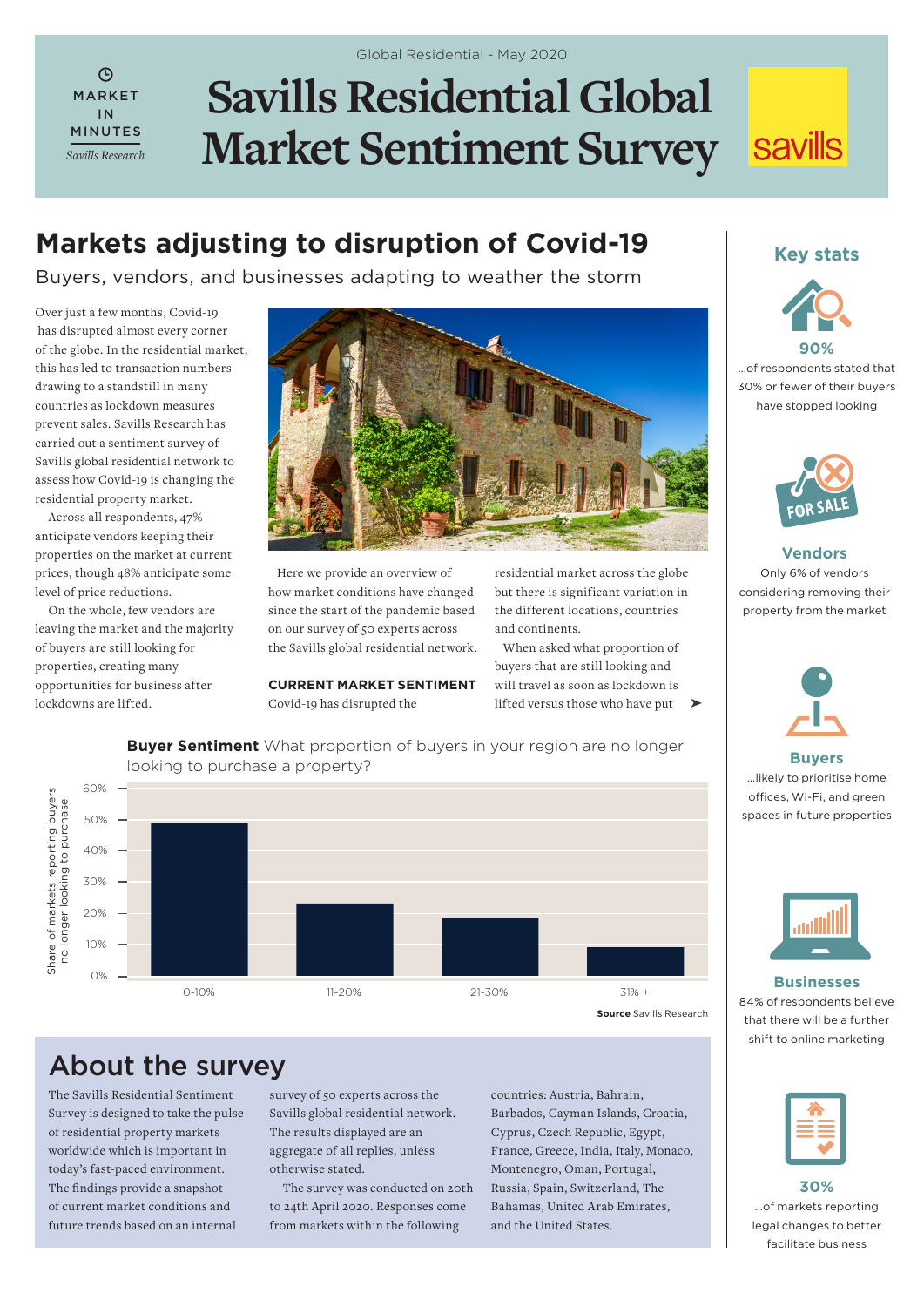

**In some luxury second home hotspots, including the French Riviera, very few buyers are expecting a lower price** 

▶ their plans on hold for the time being, there was a fairly even distribution for both. Some markets such as Lake Como in Italy have found more buyers have put plans on hold for a period. Others are still looking and will travel as soon as lockdown is lifted, such as the majority of buyers in the South West of France where there is significant proportion of rural properties.

One clear trend is that, whether buyers are planning to look straight after lockdown or will pause briefly, very few buyers are stopping their search altogether. Over 90% of respondents stated that 30% or fewer of their buyer have stopped looking altogether.

Price reductions are topical at the moment and the majority of respondents stated that a high proportion of their buyers expect to get a lower price than before the lockdown. This is particularly noticeable in countries like Spain which have seen severe lockdowns and where there is more available stock. There are a few exceptions; in some luxury second home hotspots, including the French Riviera, very few buyers are expecting a lower price.

As well as very few buyers withdrawing from the market altogether, the survey highlighted that only 6% of respondents are seeing vendors considering taking a property off the market or having already done so. The remaining vendors are broadly split into two categories: those who have or are considering

lowering prices and those who are keeping their property on the market for the same price.

#### **BUSINESS PRACTICES**

While the survey demonstrates that the majority of buyers and sellers are still keen to transact, the various lockdowns and social distancing have made business as usual difficult. Technology has enhanced communication from a distance as three quarters of respondents are using video conferencing and half are doing video tours.

There have also been some swift legal responses to make business possible. Changes to their legal systems were reported by 30% of respondents. For instance, the introduction of the the AAE (Electronic Authentic Act) in France has increased flexibility with notaries with electronic writing now having the same probative force as a writing on paper (Article 1366 of the French Civil Code). We have also seen some buyers appoint local power of attorney in order to keep a transaction moving. ▶

#### **Technology has enhanced communication from a distance as three quarters of respondents are using video conferencing and half are doing video tours**

**Vendor Sentiment** How has vendor sentiment changed since lockdown measures in your location were announced?



**Source** Savills Research